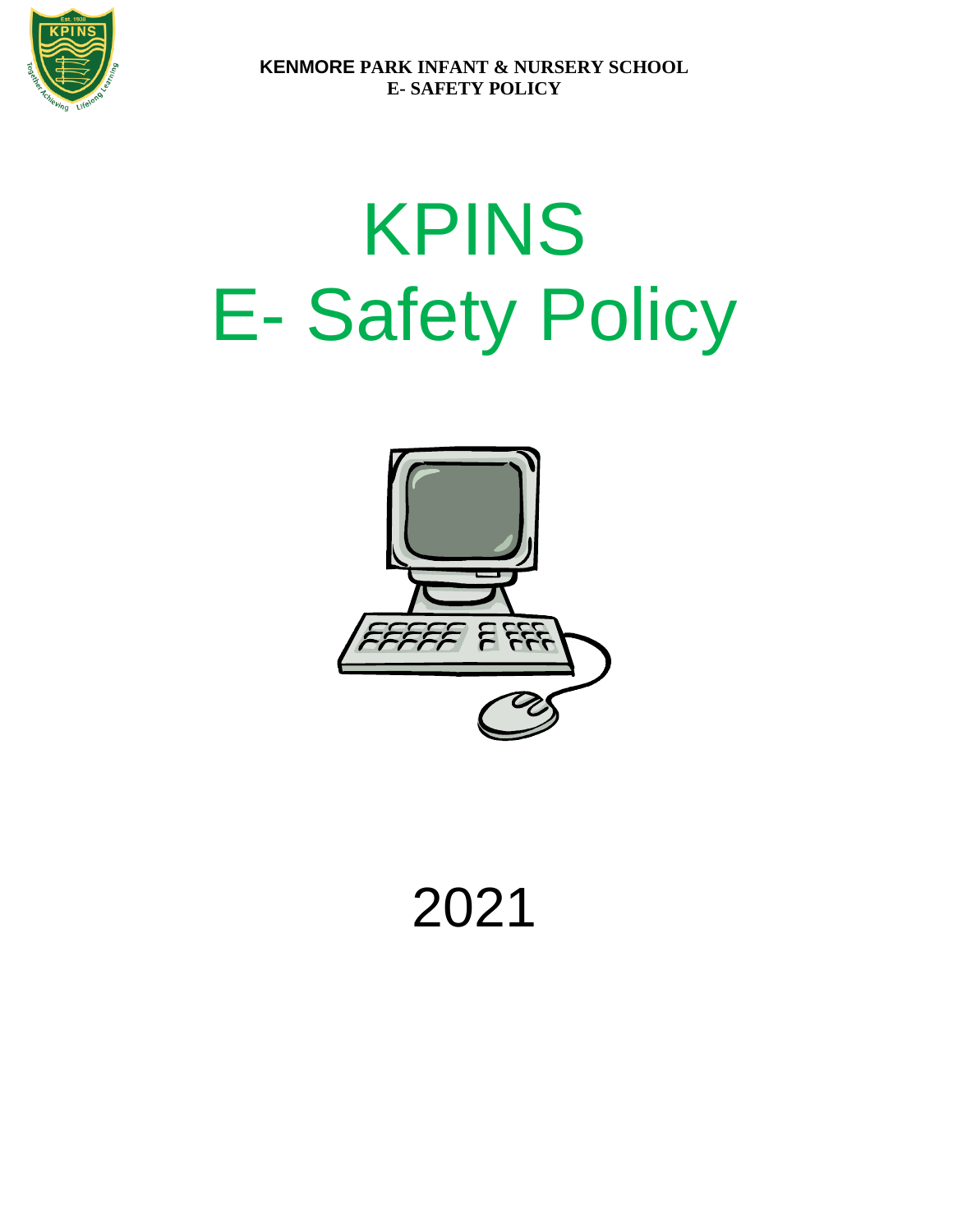

The school E-Safety Policy covers the safe use of internet and electronic communications technologies such as mobile phones and wireless connectivity. The policy highlights the need to educate children and young people about the benefits and risks of using new technologies both in and away from school. It also provides safeguards and rules to guide staff, pupils and visitors in their online experiences. The school's E-safety policy operates in conjunction with other school policies including those for Pupil Behaviour, Anti-Bullying, Curriculum, Data Protection, Safeguarding Children and Security plus any Home-School Agreement.

The Computing leader will take the responsibility of coordinating E-safety and report to the head teacher.

# **Teaching and learning**

#### **Why the Internet and digital communications are important**

The Internet is an essential element in 21st century life for education, business and social interaction. The school has a duty to provide pupils with quality Internet access as part of their learning experience. Internet use is a part of the statutory curriculum and a necessary tool for staff and pupils.

#### **Internet use will enhance learning**

- The school Internet access is designed expressly for pupil use and will include filtering, provided by LGFL, appropriate to the age of pupils.
- Pupils will be taught what Internet use is acceptable and what is not and given clear objectives for Internet use.
- Pupils will be educated in the effective use of the Internet in research, including the skills of knowledge location, retrieval and evaluation.

#### **Pupils will be taught how to evaluate Internet content**

- The school will ensure that the use of Internet derived materials by staff and pupils complies with copyright law.
- Pupils will be taught the importance of cross-checking information before accepting its accuracy.
- Pupils will be taught how to report unpleasant Internet content
- E-safety is embedded into curriculum lessons via appropriate materials, but also through assemblies, parent workshops and letters and other electronic communications

# **Managing Internet Access**

#### **Information system security**

- The School ICT systems security will be reviewed regularly by the Computing leader and **Wibird** (our network providers).
- Virus protection will be updated regularly.
- Security strategies will be discussed with the Local Authority and Wibird.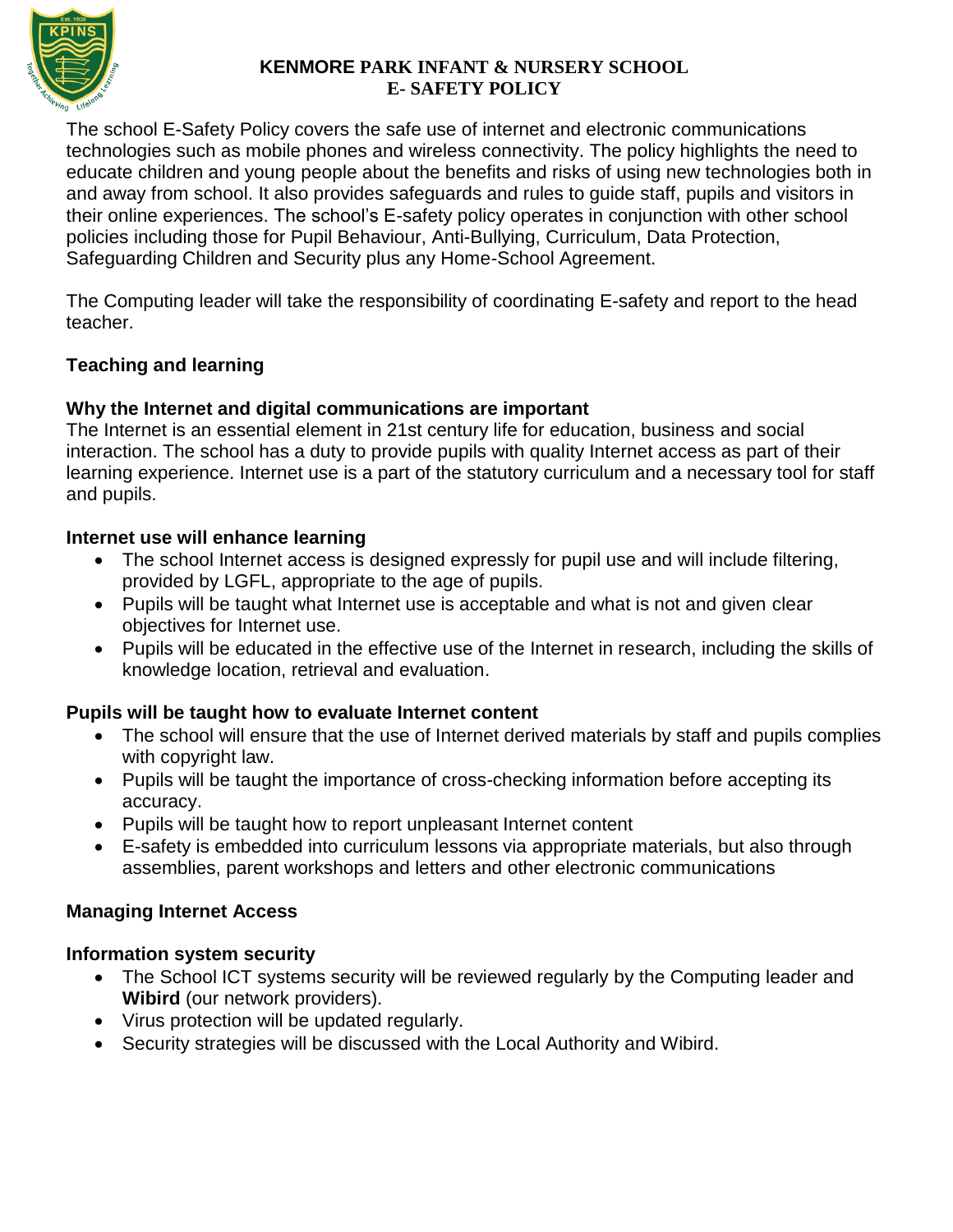

# **Published content and the school web site**

- Staff or pupil personal contact information will not be published.
- Any online content will adhere to the school's Social Media policy.

# **Publishing pupil's images and work**

- Photographs that include pupils will be selected carefully so that individual pupils cannot be identified or their image misused. The school will use group photographs rather than fullface photos of individual children.
- Pupils' full names will not be used anywhere on a school Web site or other on-line space, particularly in association with photographs.
- Written permission from parents or carers will be obtained before photographs of pupils are published on the school Web site or Social Media where the image is clear and the individuals can be identified.
- Work can only be published with the permission of the pupil and parents/carers where the name is included.

# **Social networking and personal publishing**

- Pupils and parents will be advised that the use of social network spaces outside school brings a range of dangers for primary aged pupils.
- Parental use of social media in interaction with the school should be respectful they will be discouraged from posting photographs or videos of school events that include other adults and children e.g. on Face Book.

# **Managing filtering**

- The school will work with LGFL and Wibird to ensure systems to protect pupils are reviewed and improved.
- If staff or pupils come across unsuitable on-line materials, the site must be reported to the Computing Leader.
- The Computing Leader and Wibird will ensure that regular checks are made to ensure that the filtering methods selected are appropriate, effective and reasonable.

# **Managing emerging technologies**

- Emerging technologies will be examined for educational benefit and a risk assessment will be carried out before use in school is allowed.
- Mobile phones are not permitted in school; technologies such as mobile phones with wireless Internet access can bypass school filtering systems and present a new route to undesirable material and communications.
- The appropriate use of Learning Platforms will be discussed and reviewed as the technology becomes available within the school.

# **Protecting personal data**

 Personal data will be recorded, processed, transferred and made available according to the Data Protection Act 1998 and GDPR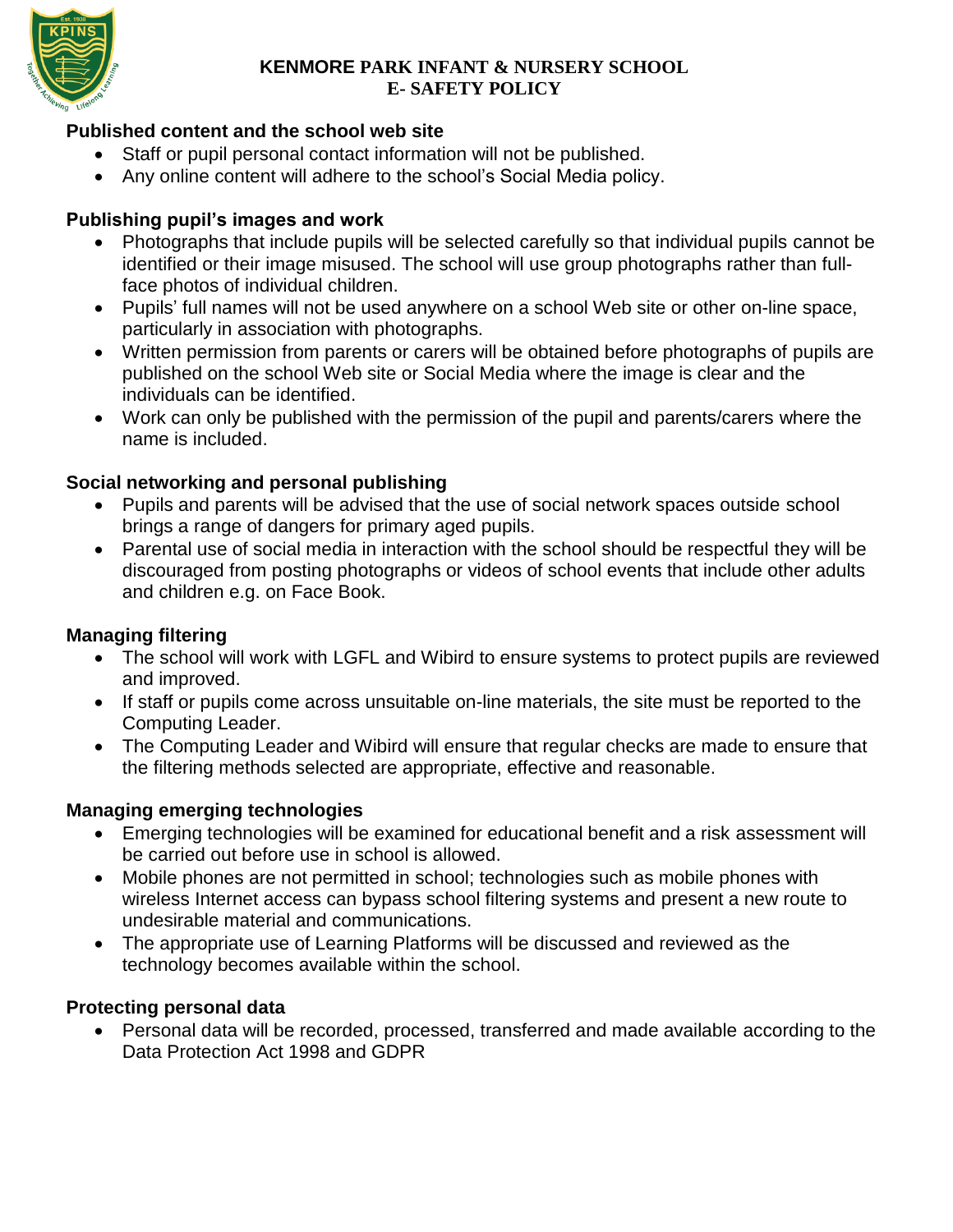

# **Policy Decisions**

#### **Assessing risks**

- The school will take all reasonable precautions to prevent access to inappropriate material. However, due to the international scale and linked nature of Internet content, it is not possible to guarantee that unsuitable material will never appear on a computer connected to the school network. Neither the school nor LGFL can accept liability for any material accessed, or any consequences of Internet access.
- The school will audit ICT use to establish if the E-Safety Policy is adequate and that its implementation is appropriate and effective.

#### **Handling E-Safety complaints**

- Complaints of Internet misuse will be dealt with by the Computing Leader in consultation with the Head Teacher.
- Any complaint about staff misuse must be referred to the Head teacher.
- Complaints of a child protection nature must be dealt with in accordance with school child protection procedures.

#### **Community use of the Internet**

The school will liaise with local organisations to establish a common approach to E-Safety.

#### **Staff and the e-Safety policy**

All staff will be given the School E-Safety Policy and its importance explained.

# **Enlisting parents' and carers' support**

- Parents and carers attention will be drawn to the School E-Safety Policy in newsletters, the school brochure and on the school Web site.
- The school will maintain a list of E-safety resources for parents/carers.

# **Appendix 1: Useful resources**

**<https://my.uso.im/j2e/> via the school website<http://kpins.harrow.sch.uk/>** [www.thinkuknow.co.uk/](http://www.thinkuknow.co.uk/) [www.kent.gov.uk/childrens\\_social\\_services/.../](http://www.kent.gov.uk/childrens_social_services/.../e-safety.aspx)**e-safety**.aspx [www.bbc.co.uk/cbbc/topics/stay-safe](http://www.bbc.co.uk/cbbc/topics/stay-safe) www.**ceop**[.police.uk/](http://www.ceop.police.uk/)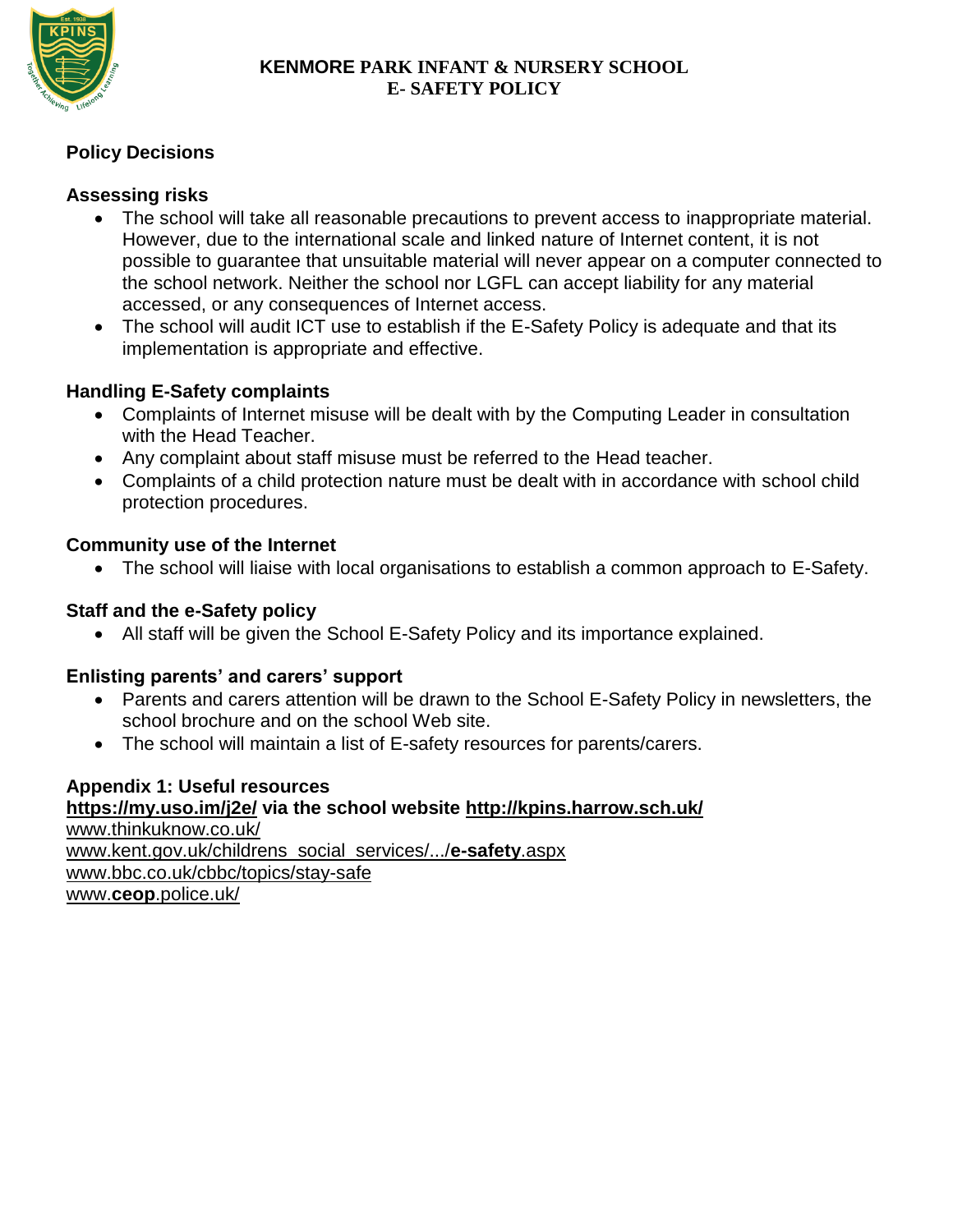

Dear Parents/Guardians,

As part of the school's Computing Programme, we offer pupils supervised access to the Internet. Before being allowed to use the Internet, all pupils must have their carer's permission. We invite you and your child to sign and return the Computing Home/School Agreement as evidence of your approval and the children's acceptance of the school rules on this matter.

Access to the Internet will enable pupils to explore thousands of libraries for information. Families should be aware that some information available on the Internet is not acceptable to us, therefore, we have taken every precaution to restrict access to such materials on our machines.

We believe that having this restricted access to the Internet will benefit the pupils. However, it is the parents'/guardians responsibility for setting and upholding the standards that their child should follow, both in and outside school, and as such pupils should not try to search for unsuitable material.

At school, children will only be allowed on the Internet under the supervision of a member of Staff who will guide pupils towards suitable material. Outside school, families must guide the children when they look at newspapers, magazines, books, television and the internet etc.

We have put together some guidelines that we hope you will find useful. If you have any questions, contact your child's Teacher.

Please read and sign the permission form with your children and return to school.

Yours sincerely

Mrs. R.K. Mahil-Pooni Mr S. Christopher

Headteacher **Computing Curriculum Lead**